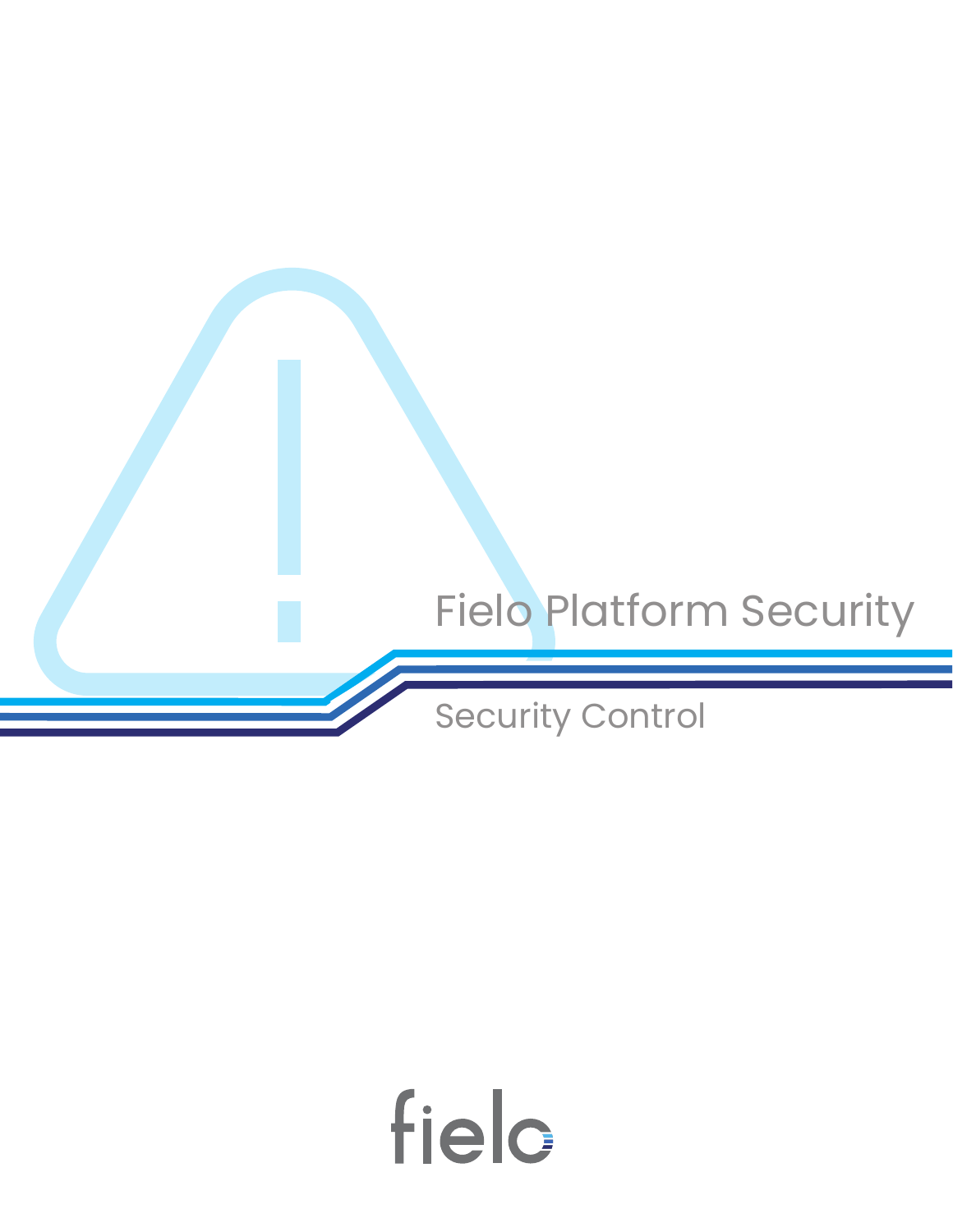

# **FIELO PLATFORM SECURITY**

#### **CONTENTS**

| OR. IFC.TIVE |  |
|--------------|--|
|              |  |
|              |  |
|              |  |
|              |  |
|              |  |
|              |  |
|              |  |
|              |  |
|              |  |
|              |  |
|              |  |
|              |  |
|              |  |
|              |  |
|              |  |
|              |  |
|              |  |
|              |  |
|              |  |
|              |  |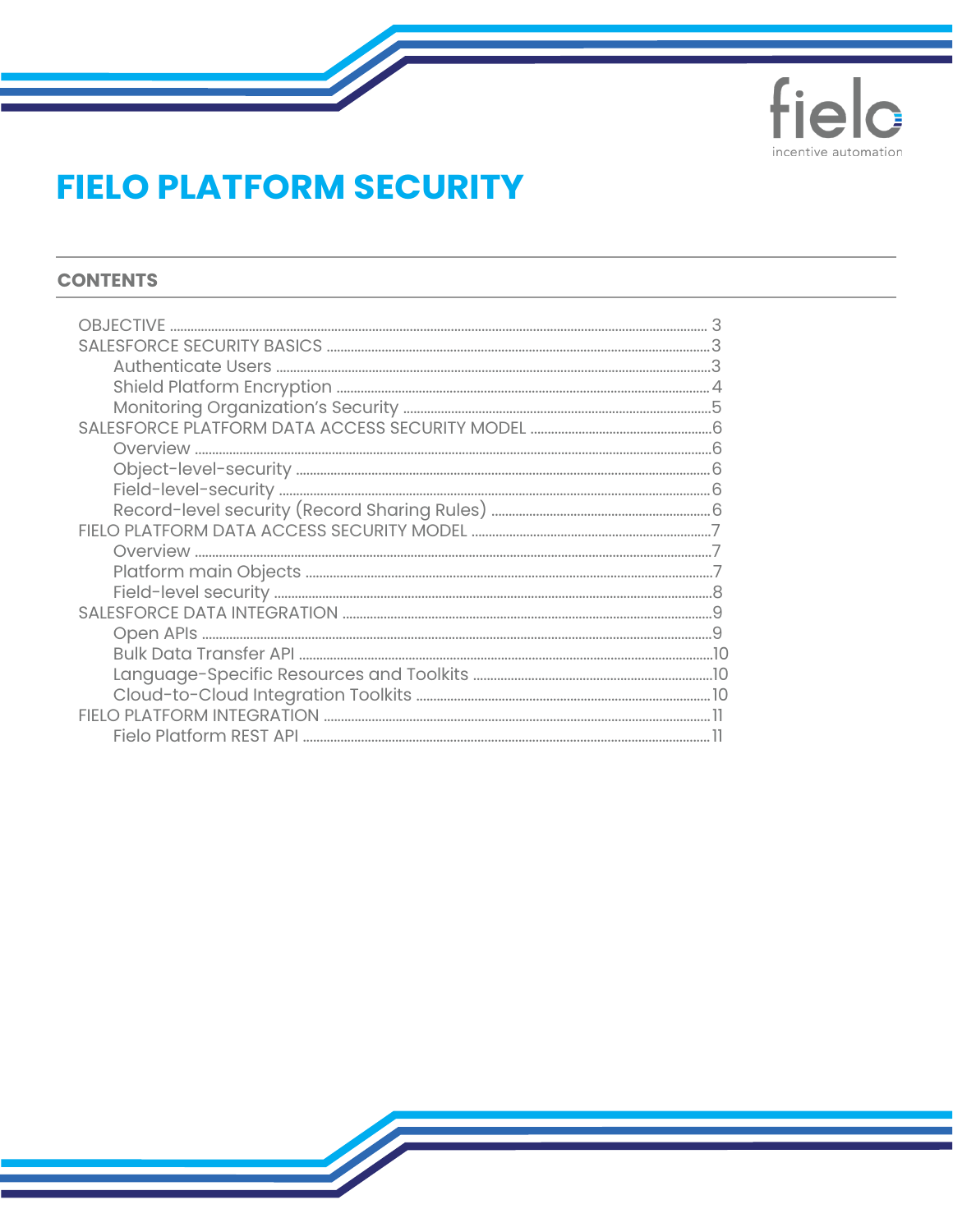# **Objective**



The purpose of this document is to present an overview of how Fielo's Engine tracks and guarantees the accuracy of its customers' sensitive information inside Force.com Platform.

# **Salesforce Security Basics**

# Authenticate Users

Authentication means preventing unauthorized access to the organization or its data by making sure each logged in user is who they say they are.

Salesforce provides a variety of ways to authenticate users.

#### **Passwords**

Salesforce provides each user with a unique username and password that must be entered each time a user logs in. An administrator can configure several settings to ensure that users' passwords are strong and secure.

#### **Cookies**

Salesforce issues a session cookie to record encrypted authentication information for the duration of a specific session.

#### **My Domain**

Using My Domain, you can define a Salesforce subdomain name to manage login and authentication for the org in several key ways.

#### **Two-Factor Authentication**

Salesforce admin can enhance org's security by requiring a second level of authentication for every user's login. Can also require two-factor authentication when a user meets certain criteria, such as attempting to view reports or access a connected app.

#### **Network-Based Security**

Network-based security limits where users can log in from, and when they can log in. This is different from user authentication, which only determines who can log in. Use networkbased security to limit the window of opportunity for an attacker and to make it more difficult for an attacker to use stolen credentials.

#### **Captcha Security for Data Exports**

By request, Salesforce can require users to pass a simple text-entry user verification test to export data from Salesforce. This type of network-based security helps prevent malicious users from accessing your organization's data, and can reduce the risk of automated attacks.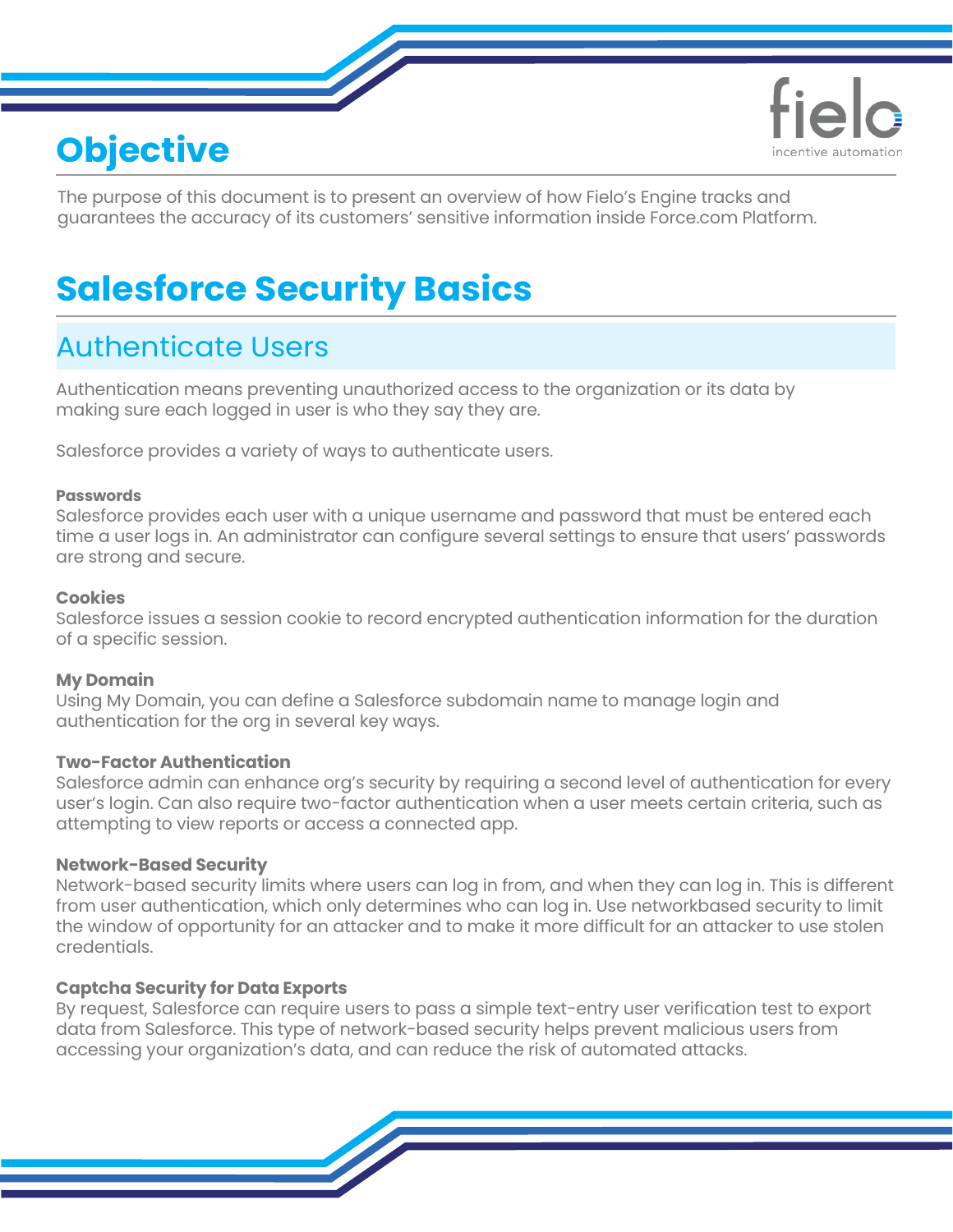

#### **Session Security**

After logging in, a user establishes a session with the platform. Use session security to limit exposure to your network when a user leaves the computer unattended while still logged in. Session security also limits the risk of internal attacks, such as when one employee tries to use another employee's session. Choose from several session settings to control session behavior.

#### **Custom Login Flows**

Use a login flow to introduce business processes during login, such as to prompt for a second factor of authentication, accept terms of services, or collect information from users. After users complete the login flow, they're logged in to Salesforce.

#### **Single Sign-On**

Single sign-on (SSO) lets users access authorized network resources with one login. You validate usernames and passwords against your corporate user database or other client app rather than Salesforce managing separate passwords for each resource.

#### **Connected Apps**

A connected app integrates an application with Salesforce using APIs. Connected apps use standard SAML and OAuth protocols to authenticate, provide single sign-on, and provide tokens for use with Salesforce APIs. In addition to standard OAuth capabilities, connected apps allow Salesforce admins to set various security policies and have explicit control over who can use the corresponding apps.

#### **Desktop Client Access**

Connect Offline and Connect for Office are desktop clients that integrate Salesforce with your PC. An administrator can control which desktop clients' users can access as well as whether users are automatically notified when updates are available.

# Shield Platform Encryption

Shield Platform Encryption gives data a whole new layer of security while preserving critical platform functionality. It enables encrypt sensitive data at rest, and not just when transmitted over a network, so the company can confidently comply with privacy policies, regulatory requirements, and contractual obligations for handling private data.

Shield Platform Encryption builds on the data encryption options that Salesforce offers out of the box. Data stored in many standard and custom fields and in files and attachments is encrypted using an advanced HSM-based key derivation system, so it is protected even when other lines of defense have been compromised.

Data encryption key is never saved or shared across organizations. Instead, it is derived on demand from a master secret and your organization-specific tenant secret, and cached on an application server.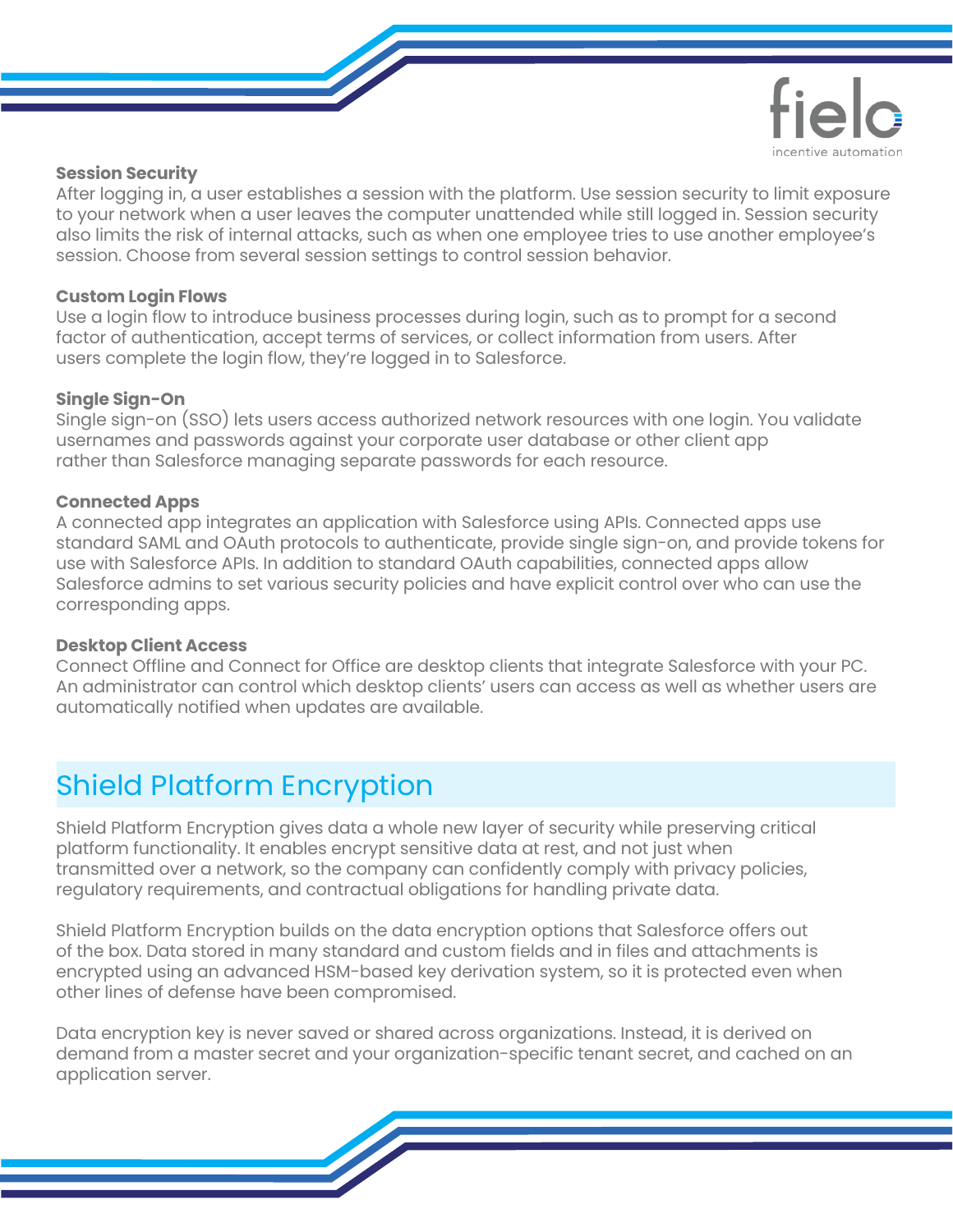

#### **Encrypt Fields and Files**

Specify the fields and files to encrypt. Remember that encryption is not the same thing as field-level security or object-level security. Those should already be in place before you implement your encryption strategy.

#### **How Shield Platform Encryption Works**

Shield Platform Encryption relies on a unique tenant secret that the company control and a master secret that is maintained by Salesforce. We combine these secrets to create unique data encryption key. That key is used to encrypt data that users put into Salesforce, and to decrypt data when authorized users need it.

# Monitoring Organization's Security

Track login and field history, monitor setup changes, and take actions based on events. Review the following sections for instructions on monitoring the security of Salesforce organization.

#### **Monitor Login History**

Admins can monitor all login attempts for their org and enabled portals or communities. The login history page displays the most recent 20,000 attempts. To see more records, download the information to a CSV or GZIP file.

#### **Field History Tracking**

Select certain fields to track and display the field history in the History related list of an object. The field history data is retained for up to 18 months.

#### **Monitor Setup Changes**

Setup Audit Trail tracks the recent setup changes that you and other admins have made to your org. Audit history is especially useful in orgs with multiple admins.

#### **Transaction Security Policies**

Transaction Security is a framework that intercepts real-time Salesforce events and applies appropriate actions and notifications based on security policies you create. Transaction Security monitors events according to the policies that you set up. When a policy is triggered, you can receive a notification and have an optional action taken.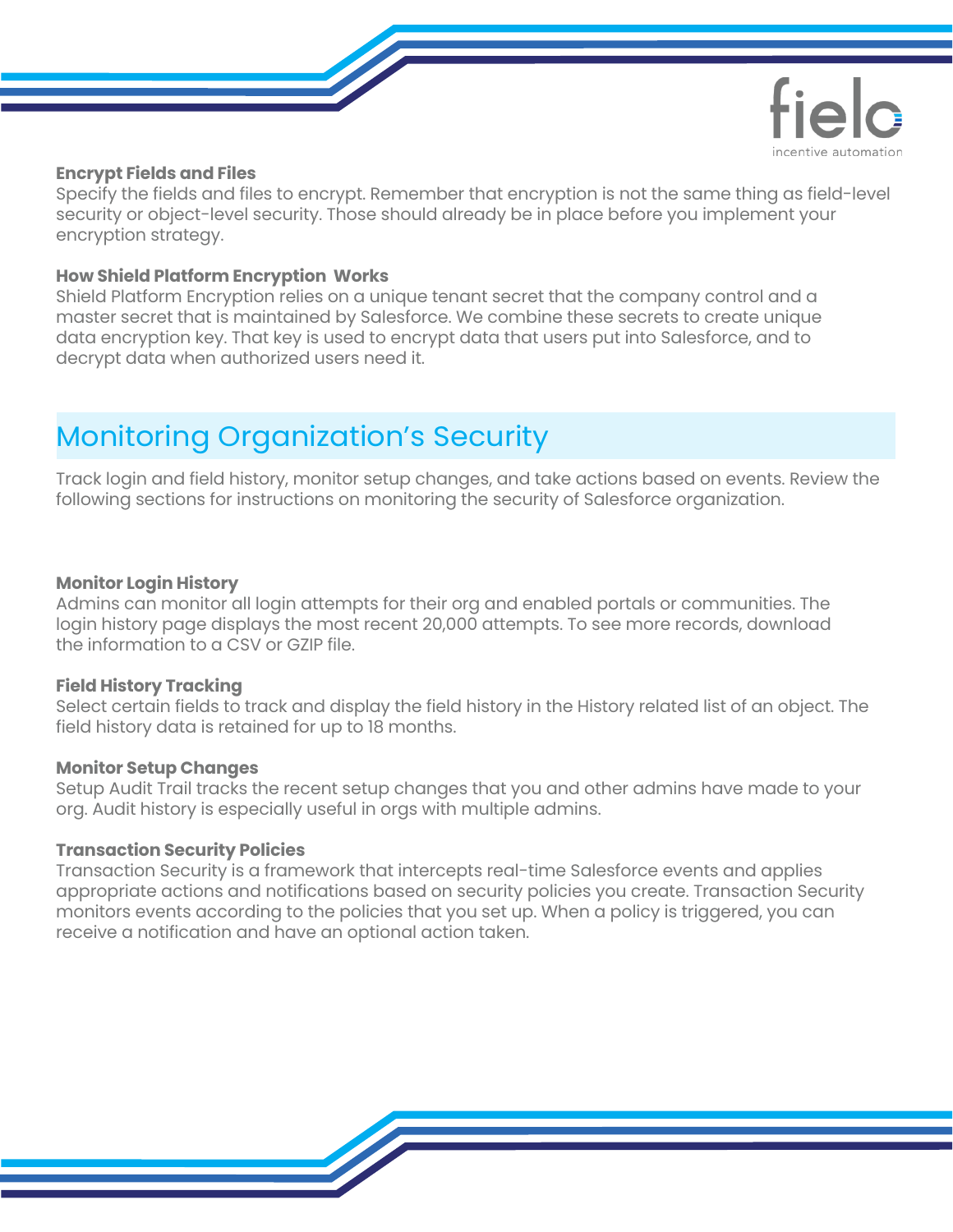

# **Salesforce Platform Data Security Model**

Salesforce provides a security model that satisfies real-world business cases, a comprehensive and flexible data security model to secure data at different levels. Salesforce also provides sharing tools to open up and allow secure access to data based on business needs.

### **Overview**

Salesforce provides three layers of security with lots of flexibility to accommodate virtually any business need. Profiles controls object-level and field-level access. Permission sets are used to provide access to additional objects. Field-level security controls provide access to individual fields within an object. Further, there are different types of record-level security: org-wide defaults, role hierarchy sharing, sharing rules and manual sharing.

### Object-Level-Security

Before allowing a user access, Salesforce first verifies that the user has permissions to see objects of that type. Object-level access can be managed through two configurations, profiles and permission sets.

#### **Profiles**

In Salesforce, profiles control access to object-level and field-level security among other things like apps, tabs, and so on.

#### **Permission Sets**

Permission sets are used to provide additional (usually special) permissions to users who are already in a profile.

# Record-Level-Security (Record Sharing Rules)

Salesforce provides some ways to share records with others and access others' records.

#### **Organization-Wide Sharing Defaults**

In Salesforce, records have a field called "OwnerId" that points to a real user. Owners of records are usually people who created the record and have full CRUD access to it. Salesforce provides other ways to automatically assign ownership to users and to transfer ownership from one user to another user.

Organization-wide defaults (OWD) control the default behaviour of how every record of a given object is accessed by users who do not own the record.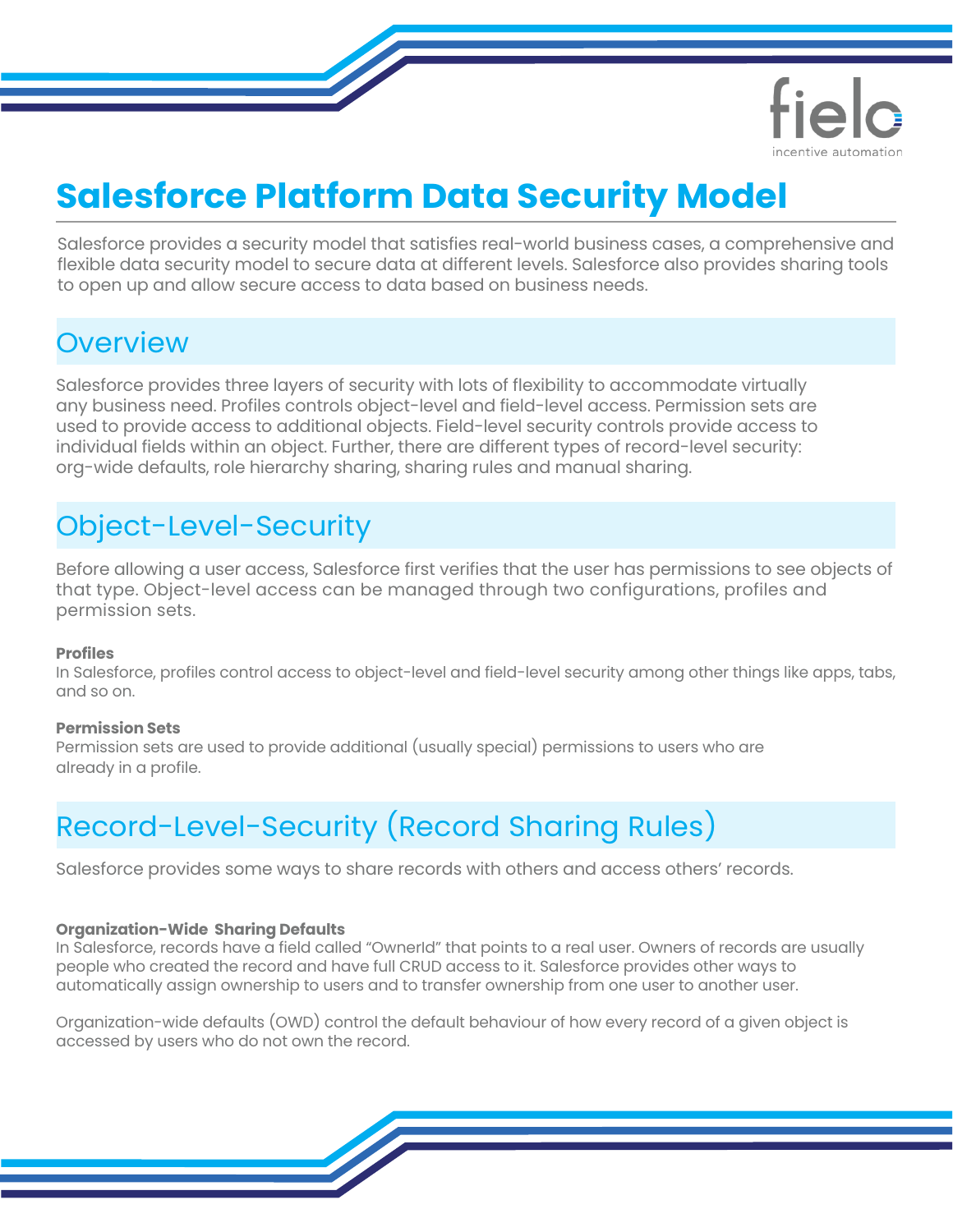

#### **Role Hierarchies**

Virtually all companies have an organization structure where groups of people report to their managers and their managers in turn report to their managers, forming a tree-like org chart. In order to simplify sharing, Salesforce provides an easy way to share records with managers. To use this sharing rule, an admin must first add the user to a role and grant access.

#### **Sharing Rules**

Hierarchy-based sharing only works for sharing upward and in a vertical direction. Sharing rules provides a way to share records laterally and in an ad-hoc fashion via public groups.

- Ownership-based sharing rules Ownership-based sharing rules let admins share records based on role, role-andsubordinate, and public group ownership.
- Criteria-based sharing rules Criteria-based sharing rules let users access records based on the value of a field in a record, irrespective of who owns the record.

#### **Manual Sharing (Classic Only)**

Record-level-security provides a mechanism to share individual records with others. This permission is accessed through the Sharing button on the record details page, and lets endusers share individual record with others.

# **Fielo Platform Data Access Security Model**

### **Overview**

Fielo helps create, manage and optimize highly scalable channel incentive programs to drive improved performance from partners, resellers and customers. Fielo engine security relies on Salesforce platform data security model. Objects designed to create the incentive programs have their access defined by the user Profile and Permission Sets.

### Platform Main Objects

In order to secure different incentive and loyalty data inside the platform, Fielo distributes the information in some main objects.

#### **Programs**

Programs establish the general operations settings of your loyalty program. They allow you to manage and develop the Members community that you choose to incentivize. Fielo is multiprogram, which means that it can handle more than one Program at a time. This allows you to create different Programs for different states or countries, build different Fielo Sites for your different Programs and set different Incentives for your different Programs.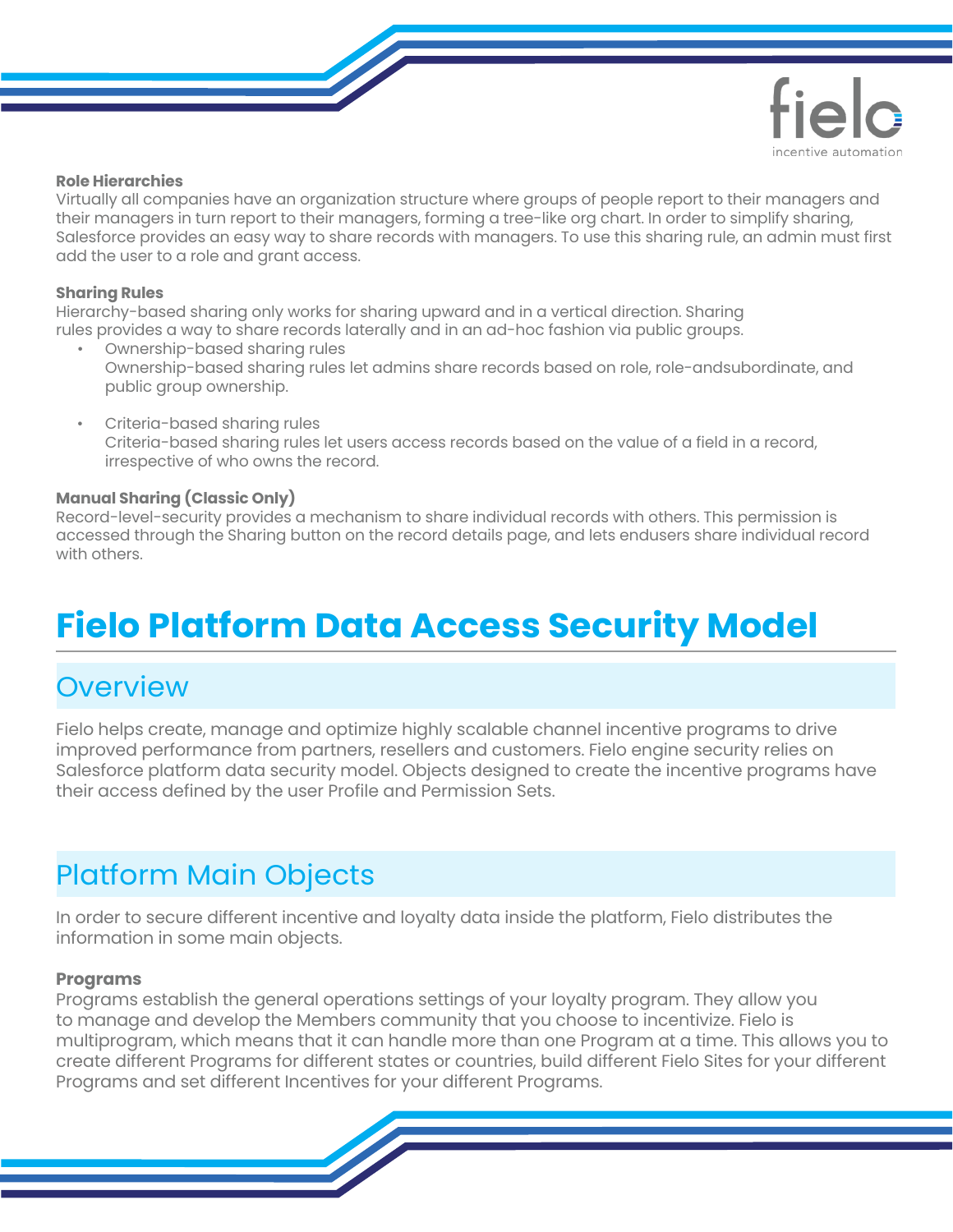

#### **Members**

Members are the people or entities registered in your Program. They are part of the community that you choose to incentivize. Members are the core of your Program as they interact with it by means of Transactions, Rewards and Redemptions. Fielo Membership model intuitively represents the community of most B2B programs, using Salesforce's Account and Contact structure as a basis.

#### **Transactions**

Transactions are actions that grant Points, Badges or Rewards to Members in exchange of performing specific activities. Transactions can be the result of processing a set of Actions or they even may start the processing itself. Access to this object may grant you some transactions general actions like Adjustment Transaction.

#### **Points**

Points are single units which can be granted to Members for performing specific activities. Points are configured in Programs and used in Rules or Transactions to redeem Rewards. Point Types comprise different kind of non-monetary Points. They enable to create exchange units based on distance, time, currency, etc. instead of regular numeral Points.

#### **Rewards**

Rewards are the prizes available to Members who are part of a Program. Fielo allows you to offer any kind of product or service to incentivize your community: electronic devices, household appliances, travel booking, retail, entertainment, experiences, etc. After completing the assigned Incentives, Members can redeem the Points they have obtained for Rewards.

#### **Redemptions**

Redemptions are the orders generated by Members when they redeem their available Points for Rewards. Redemptions may include as many Redemptions Items as Rewards redeemed as each Redemption Item represents a particular redeemed Reward.

# Field-Level Security

After set the correct access to the Objects for each User and Member based on their business needs the System Administrator will be able to set the field-level security settings to restrict users' access to view and edit specific fields.

The fields that users see on detail and edit pages are a combination of page layouts and field-level security settings. The most restrictive field access settings of the two always applies.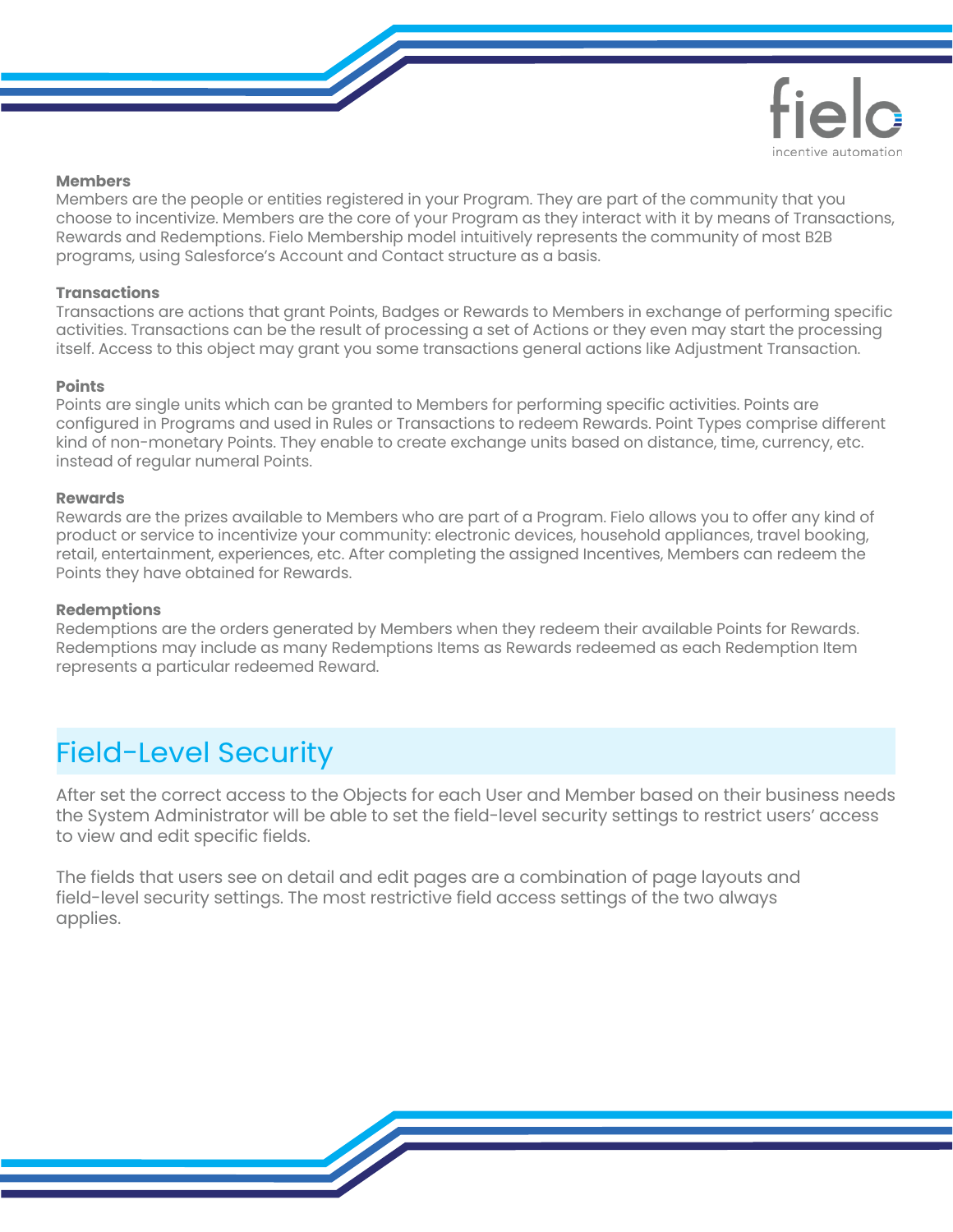



# **Salesforce Data Integration**

In general, there are several different ways to integrate separate but related application systems at the data layer. For example, any number of apps can access a single shared database and efficiently manage data in real time. In contrast, when each app must maintain its own database, or when you want to import or export large amounts of data, mechanizing the transfer of data among pertinent systems helps preserve the consistency and quality of data across the entire organization.

# Open APIs

At the core level, all Salesforce platforms have open APIs (based on industry-standards such as REST and SOAP) that you can use to integrate Salesforce endpoints (Force.com, Database.com, etc.) with external endpoints such as apps or enterprise integration hubs.

**General purpose data integration** APIs support applications that need to work with the core data managed by Force.com and Database.com.

- Data integrations via SOAP with the SOAP API
- Data integrations via REST with the REST API
- Data streaming with the Streaming API

**Special purpose data integration APIs** support applications that need to work with peripheral data models in Force.com and Database.com, or data managed by other Salesforce platforms such as Radian6, Do.com, and Desk.com.

- Social integration with the Chatter REST API
- Listen and engage on social media with the Radian6 API
- Work better with the Do API
- Support customers with the Desk API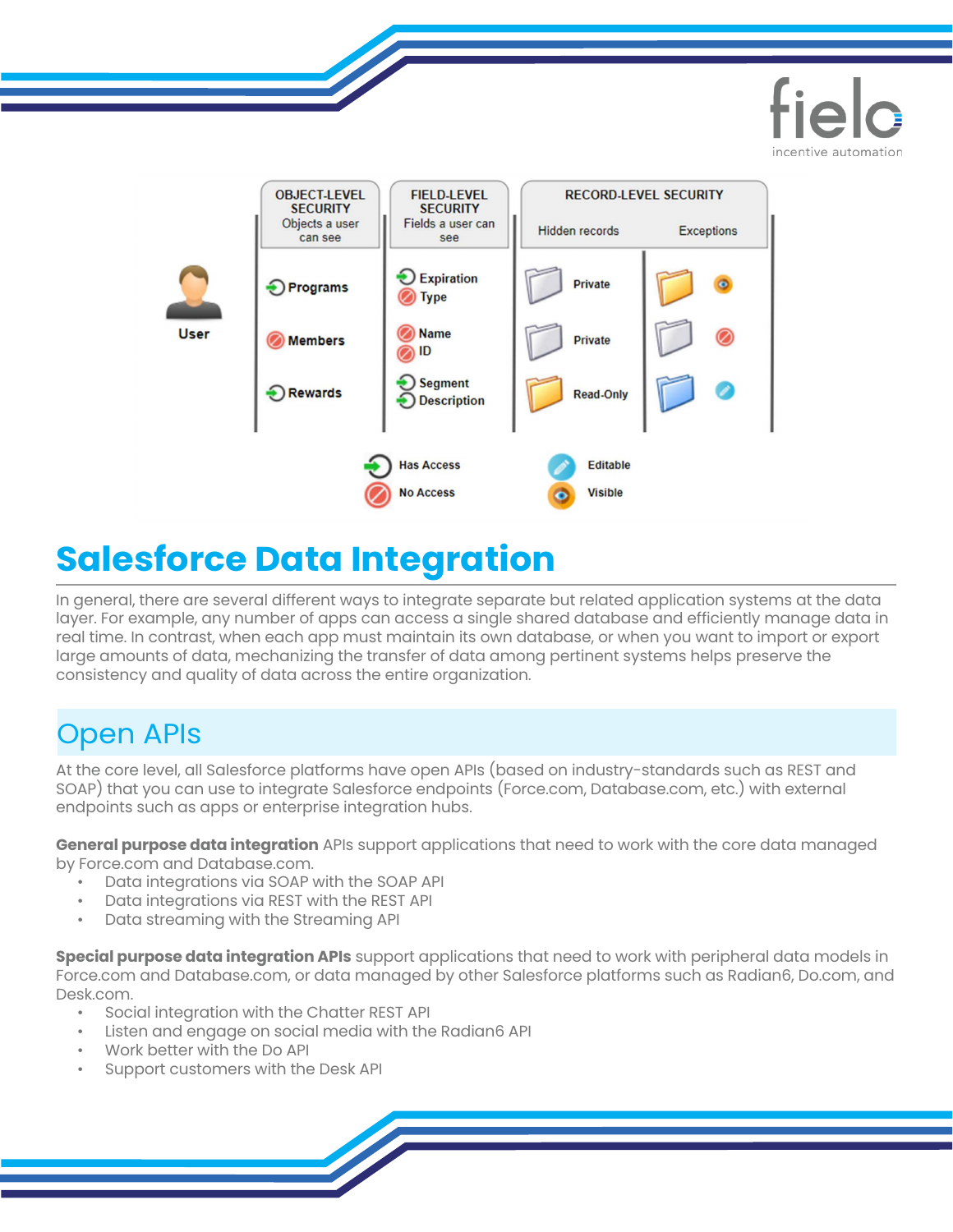

### Bulk Data Transfer API

The Bulk API provides programmatic access that lets you quickly load data into your Salesforce organization. It is a RESTful API that is optimal for loading or deleting large sets of data. You can use it to query, insert, update, upsert, or delete a large number of records asynchronously by submitting batches that Salesforce processes in the background.

### Language-Specific Resources and Toolkits

When working with specific programming languages, several toolkits are available that abstract the core SOAP and REST APIs to support native development approaches and simplify integrations.

- Salesforce Mobile SDK (Android and iOS)
- JavaScript
- Ruby
- PHP
- Java

### Cloud-to-Cloud Integration Toolkits

Several toolkits are available to help you integrate Salesforce Platform technologies such as Force.com (and Database.com) with other cloud-based services.

The following toolkits are available:

- Force.com for Amazon Web Services
- Force.com for Facebook
- Force.com for Google App Engine
- Force.com Toolkit for Google Data APIs
- Force.com Toolkit for Microsoft Azure
- PayPal X Toolkit for Force.com